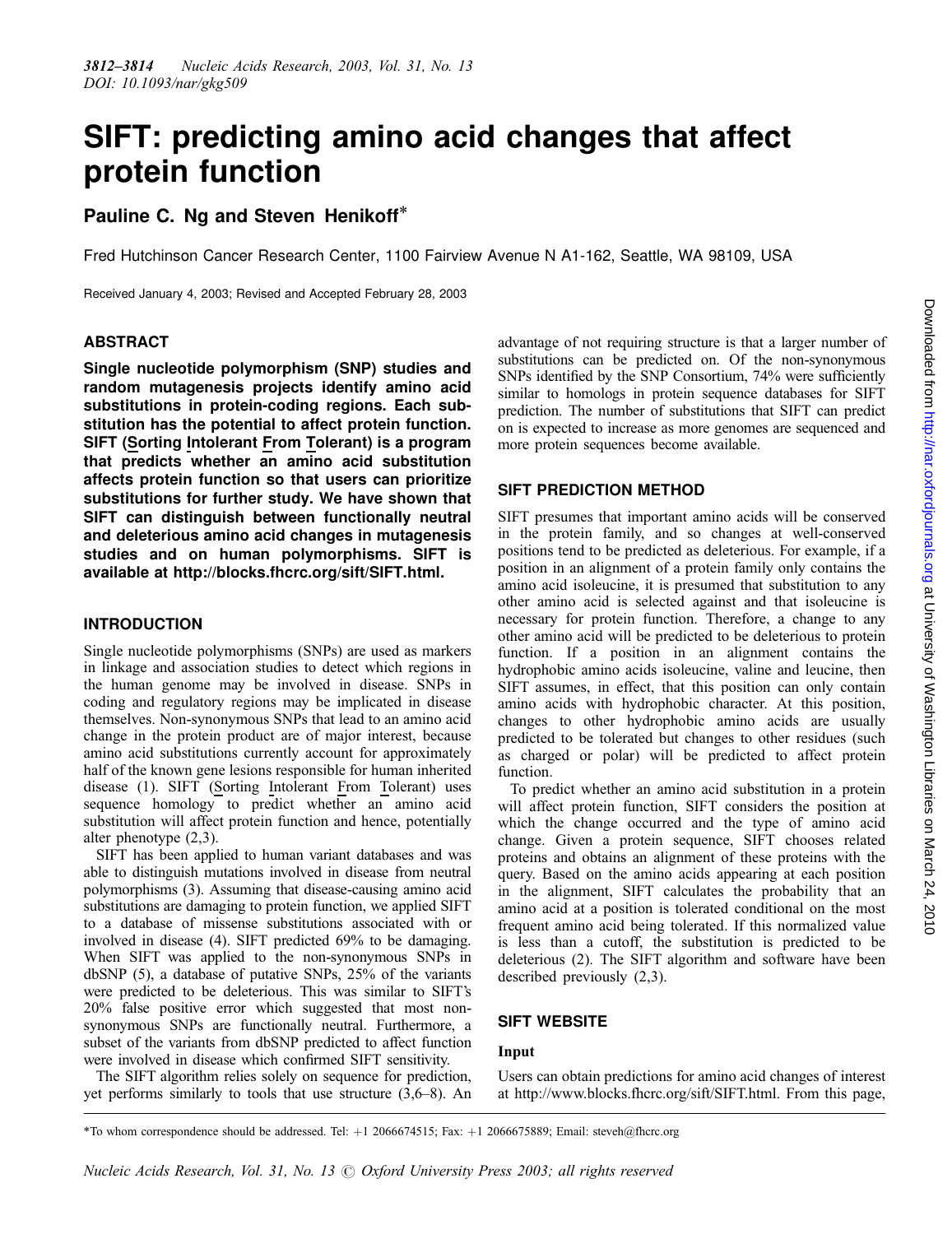```
Substitution at pos 1426 from S to P is predicted to AFFECT PROTEIN FUNCTION with a score of 0.02.
   Median sequence conservation: 2.90
    Sequences represented at this position: 26
Substitution at pos 1432 from N to K is predicted to be TOLERATED with a score of 0.08.
   Median sequence conservation: 2.90
   Sequences represented at this position: 26
Substitution at pos 1445 from D to N is predicted to AFFECT PROTEIN FUNCTION with a score of 0.01.
   Median sequence conservation: 3.66
    Sequences represented at this position: 21
WARNING!! This substitution may have been predicted to affect function just because
 the sequences used were not diverse enough. There is LOW CONFIDENCE in this prediction.
```
Figure 1. An example of SIFT prediction on amino acid changes in a protein. Substitutions with score less than 0.05 are predicted to affect protein function. In the last prediction, the median conservation of the sequences does not meet the threshold so a warning is issued.

there are links to three submission pages which allow users different levels of involvement in order to control the quality of their predictions.

For minimal involvement, users can simply submit their protein sequences and amino acid substitutions. In its fully automated mode, SIFT will search for protein sequences homologous to the query protein and based on these sequences, calculate probabilities for each possible amino acid change. Users can select from among SWISS-PROT, SWISS-PROT/TrEMBL, or NCBI's non-redundant protein databases for SIFT to search (4,9).

Although SIFT can choose sequences automatically, better prediction results may be obtained when all of the sequences that are provided are orthologous to the query protein. This is because inclusion of paralogous sequences confounds prediction at residues conserved only among the orthologues. If a user already has sequences that are thought to be functionally similar to the protein of interest, these sequences can be directly submitted and SIFT's step for choosing sequences skipped. Given the query protein and homologous sequences, SIFT obtains the alignment.

If regions are misaligned, SIFT will not recognize conserved positions and therefore miss potentially damaging substitutions. For best prediction quality, a third mode of operation allows users to submit their own alignments.

# **Output**

Predictions are given for all 20 possible amino acid changes at each position in the protein. The alignment is also returned so that users can examine the sequences used for prediction and modify them for resubmission. This option is also useful for removing uncertain, erroneous and misaligned sequences from alignment output generated by SIFT in its automatic mode.

For amino acid substitutions submitted by the user, a more detailed synopsis is provided (Fig. 1). The score is the normalized probability that the amino acid change is tolerated. SIFT predicts substitutions with scores less than 0.05 as deleterious. Some SIFT users have found that substitutions with scores less than 0.1 provide better sensitivity for detecting deleterious SNPs (Cornelia Ulrich, personal communication and 10). The quantitative score allows users to prioritize their amino acid changes by ranking them from the lowest scores to the highest.

Confidence in a substitution predicted to be deleterious depends on the diversity of the sequences in the alignment. If the sequences used for prediction are closely related, then many positions will appear conserved and SIFT will predict most substitutions to affect protein function. This leads to a high false positive error where functionally neutral substitutions are predicted to be deleterious.

To alert the user to these situations, SIFT calculates the median conservation value which measures the diversity of the sequences in the alignment. Conservation, as measured by information content (11), is calculated for each position in the alignment and the median of these values is obtained. Conservation ranges from  $log_2 20 (=4.32)$ , when a position is completely conserved and only one amino acid is observed, to zero, when all 20 amino acids are observed at a position. By default, SIFT builds alignments with a median conservation value of 3.0. Predictions based on sequence alignments with higher median conservation values are less diverse and will have a higher false positive error (Fig. 2).

Even if there are few homologous sequences available, SIFT performs better than simply predicting non-conservative amino acid substitutions as deleterious, where non-conservative changes are defined as having negative scores in an amino acid substitution scoring matrix. We have shown that with only one sequence homologous to the test protein, SIFT can predict twice as many neutral substitutions correctly compared to a substitution scoring matrix (2). Even with few homologous sequences, there will be positions that differ between the test protein and the other sequences. Depending on the amino acids appearing at these positions, SIFT may predict these positions to be unimportant for protein function. This additional information can eliminate functionally neutral substitutions and increase selectivity to deleterious substitutions.

In summary, a large number of substitutions can be obtained from mutagenesis projects, SNP datasets, and changes between closely related organisms. When it is not feasible to conduct experiments on all substitutions, SIFT and other similar prediction tools (13) may be useful in prioritizing which